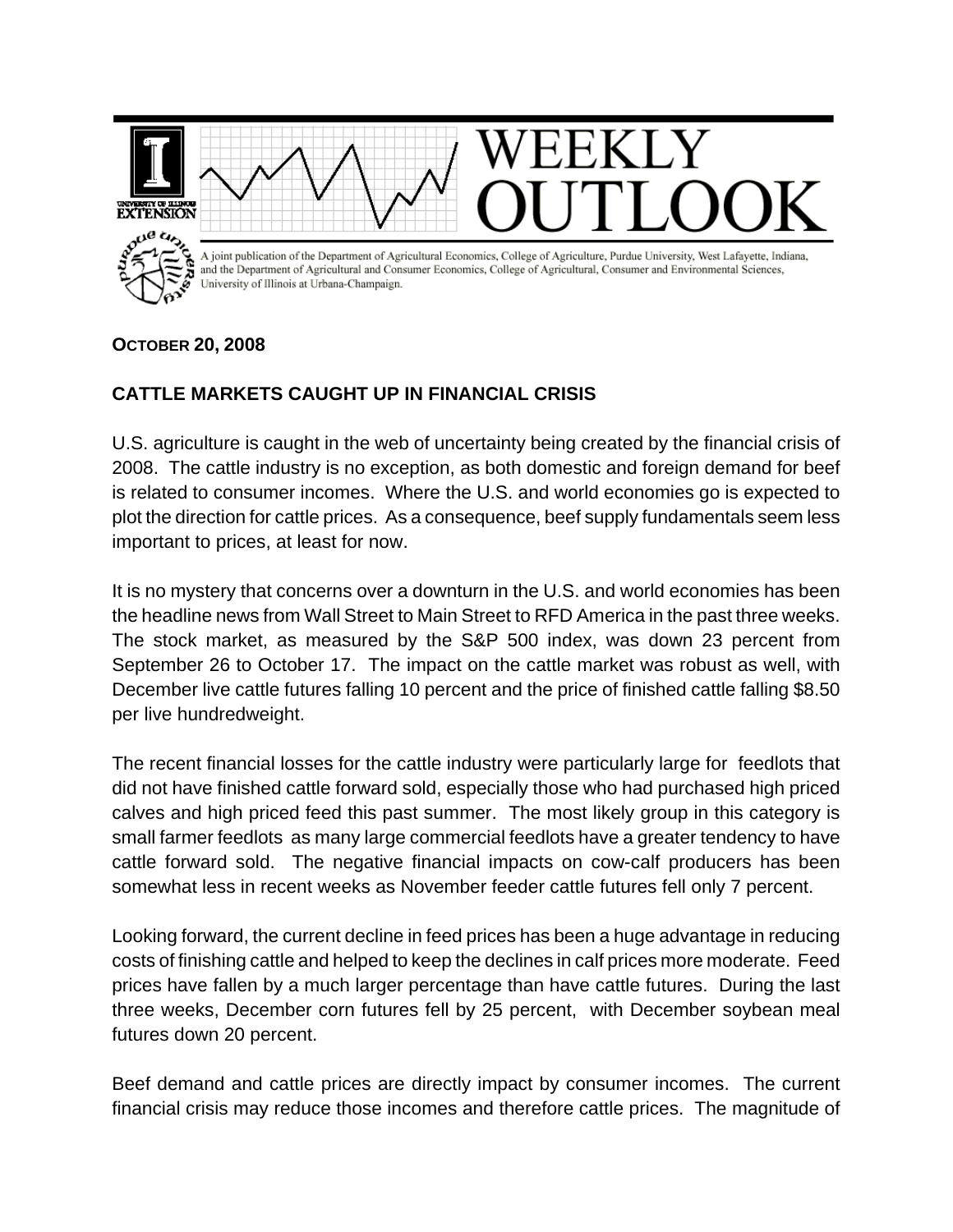the decline in incomes will influence the magnitude of decline in cattle prices. The last two recessions in the U.S. were very mild. This recession may be more severe, more like the recessions of 1974 and 1975 and again in 1981 and 1982, when real Gross Domestic Product (GDP) dropped near 3 percent. A drop of that magnitude this time could have a \$4.50 to \$5.00 per hundredweight negative impact on live cattle prices, not as much as prices have already dropped.

This would suggest that the live cattle futures decline of \$10.25 per hundredweight over the past three weeks is too much. That probably is true if real GDP drops only 3 percent or less in a coming downturn. However, as many supposed experts have stated to the media, "this is the worst financial crisis since the great depression." These statements suggest the possibility that the downturn will be much greater.

The leading indicator for the cattle sector right now is probably the stock indexes. If there is a general improvement in global financial concerns, those will be quickly reflected in stock prices. Indicators today say that the credit crisis is easing somewhat and money flow between banks is beginning to improve somewhat. The odds of a financial collapse are now somewhat lower as the governments of the world's major economies have pledged to make sure the collapse will not occur.

What should people in the cattle industry do now? The first message always is not to panic. Odds favor a recession and not a depression. Understanding of the magnitude of the recession is unfolding now as the impacts of the past few weeks affect consumer spending, business investment decisions, and trade. Markets often anticipate the worst, and if the worst does not occur, there is some recovery. That may well be the direction for the cattle markets as well. If so, this would enable cattle prices to recover several dollars per hundred, but feed prices would be expected to rise as well.

Buying feed at this time is a consideration with both harvest and a financial crisis weighing on grain prices. But that has to be done with a view to the risk bearing ability of the individual firm. In these uncertain times, locking in feed costs without pricing output leaves one in a vulnerable position if the recession is worse than anticipated. Taking positive margins by establishing both input and output prices is always the more comfortable strategy in uncertain times.

For cow-calf operations, a similar no-panic attitude is probably the best path. The feed price highs are probably behind the industry, at least for now, and the world economic crisis may not come to fruition. The world's governments have administered a huge amount of stimulation to economic activity both by infusions of capital and in monetary policy. That large stimulation will probably have the result of moderating recessionary pressure now, but also in stimulating more inflation in commodity prices over coming years.